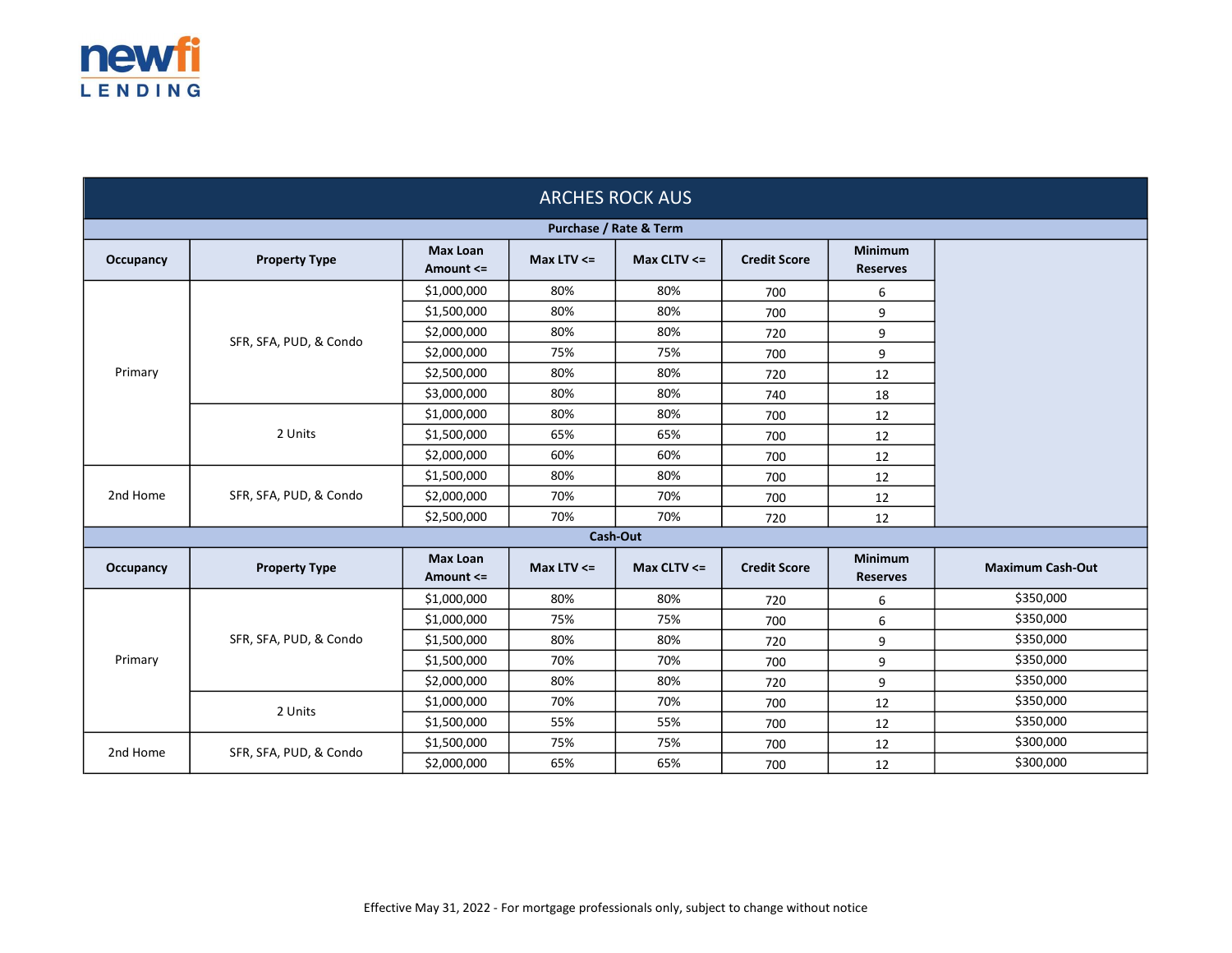

|                                     |                                                                                                                                                                                                                                                                                                                                                                                                                                                                                                                                                                                                                                                                                                                                                                                                                                                                   | <b>ARCHES ROCK AUS</b>                                                          |      |        |      |       |
|-------------------------------------|-------------------------------------------------------------------------------------------------------------------------------------------------------------------------------------------------------------------------------------------------------------------------------------------------------------------------------------------------------------------------------------------------------------------------------------------------------------------------------------------------------------------------------------------------------------------------------------------------------------------------------------------------------------------------------------------------------------------------------------------------------------------------------------------------------------------------------------------------------------------|---------------------------------------------------------------------------------|------|--------|------|-------|
|                                     | Product                                                                                                                                                                                                                                                                                                                                                                                                                                                                                                                                                                                                                                                                                                                                                                                                                                                           | <b>Qualifying Rate</b>                                                          | Term | Margin | Caps | Index |
| <b>Available Products</b>           | 30 Year Fixed                                                                                                                                                                                                                                                                                                                                                                                                                                                                                                                                                                                                                                                                                                                                                                                                                                                     | Note Rate                                                                       | 360  | N/A    | N/A  | N/A   |
|                                     | 15 Year Fixed                                                                                                                                                                                                                                                                                                                                                                                                                                                                                                                                                                                                                                                                                                                                                                                                                                                     | Note Rate                                                                       | 180  | N/A    | N/A  | N/A   |
| APR / APOR                          |                                                                                                                                                                                                                                                                                                                                                                                                                                                                                                                                                                                                                                                                                                                                                                                                                                                                   | No higher priced covered transactions allowed. All loans must be QM Safe Harbor |      |        |      |       |
| Minimum Loan Amount                 | \$1 above the current 1-unit conforming loan limit regardless of the subject property county or # of units                                                                                                                                                                                                                                                                                                                                                                                                                                                                                                                                                                                                                                                                                                                                                        |                                                                                 |      |        |      |       |
| <b>AUS Decision Requirements</b>    | DU Approve/Eligible, LPA Accept or DU Approve/Ineligible, LPA Accept/Ineligible for loan amount or maximum LTV on cash-out refinances only is<br>required                                                                                                                                                                                                                                                                                                                                                                                                                                                                                                                                                                                                                                                                                                         |                                                                                 |      |        |      |       |
| <b>Secondary Financing</b>          | Allowed - See LTV/CLTV grid<br>Junior financing must meet the requirements as defined by Fannie Mae                                                                                                                                                                                                                                                                                                                                                                                                                                                                                                                                                                                                                                                                                                                                                               |                                                                                 |      |        |      |       |
| <b>Property Type</b>                | Single Family Residence (Detached & Attached)<br><b>PUD</b><br>Condo (All condo's must meet FNMA warrantable condo requirements) - no litigation of any kind allowed<br>2 Units (Not Allowed on 2nd Homes)                                                                                                                                                                                                                                                                                                                                                                                                                                                                                                                                                                                                                                                        |                                                                                 |      |        |      |       |
| Max Cash-Out                        | Primary - \$350,000<br>2nd Home - \$300,000                                                                                                                                                                                                                                                                                                                                                                                                                                                                                                                                                                                                                                                                                                                                                                                                                       |                                                                                 |      |        |      |       |
| <b>Property Value Determination</b> | Purchase: Current Appraised Value<br>Rate & Term: Current appraised value can be used after 6-months of ownership. Owned less than 6-months use lesser of purchase price or current<br>appraised value<br>Cash-Out: Current Appraised Value                                                                                                                                                                                                                                                                                                                                                                                                                                                                                                                                                                                                                       |                                                                                 |      |        |      |       |
| Lien & Ownership Seasoning          | Rate & Term: 6-months seasoning on previous cash-out or transaction paying off non-seasoned 2nd<br>Cash-Out: 6-month ownership seasoning required                                                                                                                                                                                                                                                                                                                                                                                                                                                                                                                                                                                                                                                                                                                 |                                                                                 |      |        |      |       |
| <b>Continuity of Obligation</b>     | One of the following must be met:<br>At least one (1) borrower who is obligated on the new loan is also obligated on the existing loan being refinanced<br>At least one (1) borrower has been on title and residing in the property for at least 12-months and has either paid the mortgage for the last 12-months<br>or can demonstrate a relationship with the current obligor<br>At least one (1) borrower has recently been legally awarded the property (divorce, separation, or dissolution of domestic partnership)<br>The loan being refinanced and the title to the property are in the name of a natural person or in the name of a limited liability company (LLC) as long as<br>the borrower owns at least 25% percent of the LLC<br>Transfer of ownership from a corporation to an individual does not meet the continuity of obligation requirement |                                                                                 |      |        |      |       |
| <b>Delayed Financing</b>            | Delayed financing refinances in which the borrower(s) purchased the subject property for cash within 90-days from the date of the application are<br>eligible<br>Cash-back to the borrower in excess of the original purchase price or appraised value (whichever is less) is not allowed<br>Delayed financing refinances are underwritten as rate and term refinances and are not subject to cash-out program limitations<br>Property may not be located in Texas                                                                                                                                                                                                                                                                                                                                                                                                |                                                                                 |      |        |      |       |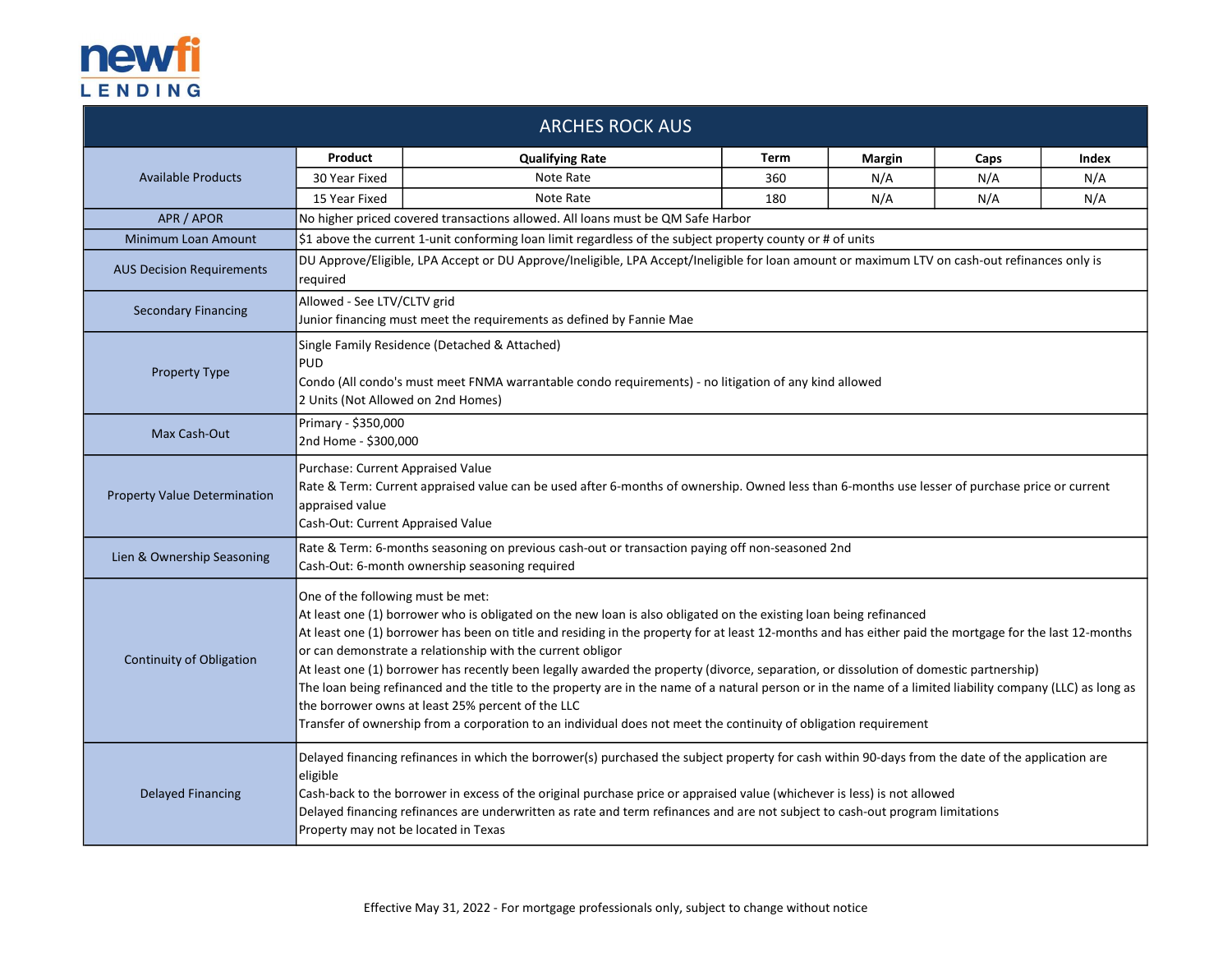

| <b>Borrower Requirements</b>                                                                                                                                                                                                                                                                                                               |                                                                                                                                                                                                                                                                                                                                                                                                                                                  |  |  |  |
|--------------------------------------------------------------------------------------------------------------------------------------------------------------------------------------------------------------------------------------------------------------------------------------------------------------------------------------------|--------------------------------------------------------------------------------------------------------------------------------------------------------------------------------------------------------------------------------------------------------------------------------------------------------------------------------------------------------------------------------------------------------------------------------------------------|--|--|--|
| <b>US Citizens</b><br><b>Eligible Borrowers</b><br><b>Permanent Resident Alien</b>                                                                                                                                                                                                                                                         |                                                                                                                                                                                                                                                                                                                                                                                                                                                  |  |  |  |
| Ineligible Borrowers                                                                                                                                                                                                                                                                                                                       | Non-permanent resident aliens are not permitted                                                                                                                                                                                                                                                                                                                                                                                                  |  |  |  |
| A first-time homebuyer is defined as a borrower who has not had ownership interest in a property within the last three (3) years from the application<br>Frist Time Homebuyer<br>date<br>Owner Occupied ONLY, \$2,000,000 Max Loan Amount                                                                                                  |                                                                                                                                                                                                                                                                                                                                                                                                                                                  |  |  |  |
| Multiple Properties Owned                                                                                                                                                                                                                                                                                                                  | The maximum number of residential 1-4 unit properties financed is five (5) - Properties owned free and clear are NOT included in this limitation<br>Max exposure to Newfi for any one (1) borrower is five (5) loans or \$5,000,000 UPB                                                                                                                                                                                                          |  |  |  |
| Max # of Borrower's                                                                                                                                                                                                                                                                                                                        | Maximum of 4 borrowers per loan                                                                                                                                                                                                                                                                                                                                                                                                                  |  |  |  |
| Non-Occupant Co-Borrowers                                                                                                                                                                                                                                                                                                                  | Allowed per AUS - Blended ratios OK                                                                                                                                                                                                                                                                                                                                                                                                              |  |  |  |
| Credit                                                                                                                                                                                                                                                                                                                                     |                                                                                                                                                                                                                                                                                                                                                                                                                                                  |  |  |  |
| <b>Credit Score</b>                                                                                                                                                                                                                                                                                                                        | See matrix<br>When multiple borrowers apply, the lowest middle score is the qualifying credit score                                                                                                                                                                                                                                                                                                                                              |  |  |  |
| Age of Documentation                                                                                                                                                                                                                                                                                                                       | Income & Assets - 60-days<br>Credit, Title & Appraisal - 120-days                                                                                                                                                                                                                                                                                                                                                                                |  |  |  |
| <b>Housing Payment History</b>                                                                                                                                                                                                                                                                                                             | 0x30x24<br>For rental verification, a standard VOR completed by a professional mangement company or 24-months bank statements or canceled checks required                                                                                                                                                                                                                                                                                        |  |  |  |
| <b>Major Credit Events</b>                                                                                                                                                                                                                                                                                                                 | Foreclosure, Deed-In-Lieu, Bankruptcy, Short Sales, NOD, 120/150 day lates - Seven (7) years seasoning is required                                                                                                                                                                                                                                                                                                                               |  |  |  |
| <b>Collections &amp; Charge Offs</b>                                                                                                                                                                                                                                                                                                       | At or prior to loan closing, all delinquent credit that will impact title - including delinquent taxes, judgments, charge-off accounts, tax liens and<br>mechanics liens - must be paid off<br>Collection and charged-off accounts that do not impact title do not need to be paid off if the sum total of all derogatory accounts is less than \$1,000 or if<br>there are multiple accounts total balance of all accounts cannot exceed \$2,500 |  |  |  |
| <b>Required Credit History</b>                                                                                                                                                                                                                                                                                                             | AUS approval required                                                                                                                                                                                                                                                                                                                                                                                                                            |  |  |  |
| Business debt in borrowers name can be excluded following FNMA guidance:<br>- The account does not have history of delinquency<br><b>Business Liabilities</b><br>- 12-months canceled checks showing debt paid by the business are provided<br>- The cash flow analysis of the business takes payment of the obligation into consideration |                                                                                                                                                                                                                                                                                                                                                                                                                                                  |  |  |  |
| Forbearance - Mortgage Accounts                                                                                                                                                                                                                                                                                                            | Forbearance on Primary Residence requires most recent 24-months 0x30 after forbearance period is over<br>NOO & 2nd Home - Follow FNMA                                                                                                                                                                                                                                                                                                            |  |  |  |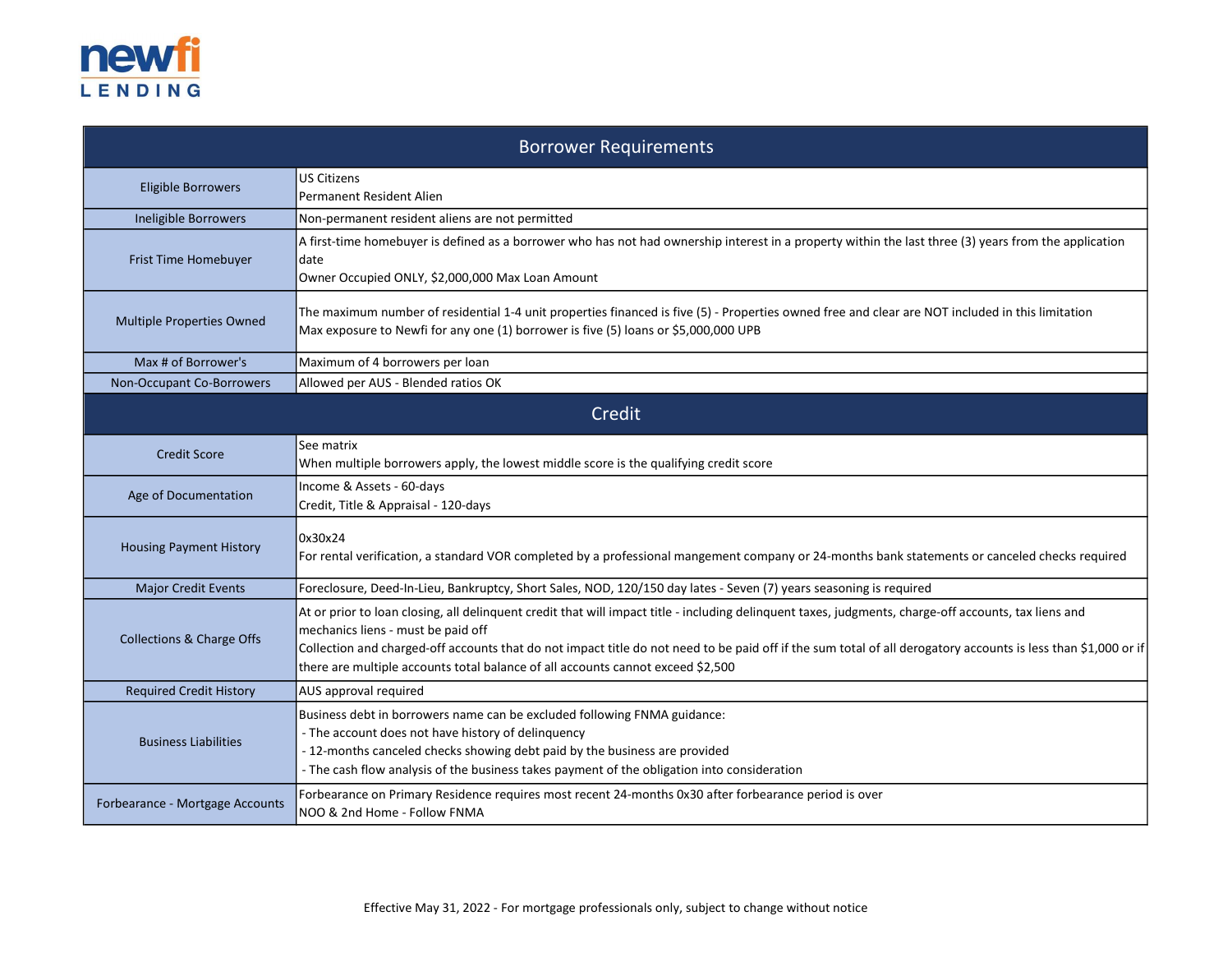

| Income                      |                                                                                                                                                                                                                                                                                                                                                                                                                                                                          |  |  |
|-----------------------------|--------------------------------------------------------------------------------------------------------------------------------------------------------------------------------------------------------------------------------------------------------------------------------------------------------------------------------------------------------------------------------------------------------------------------------------------------------------------------|--|--|
| Debt to Income Ratios (DTI) | Maximum DTI 43%<br>Maximum DTI 35% for self-employed borrower                                                                                                                                                                                                                                                                                                                                                                                                            |  |  |
| Paying Off Debt to Qualify  | <b>Follow FNMA</b><br>Installment debt may be paid off to qualify either before or at closing<br>Revolving debt may be paid off to qualify either before or at closing                                                                                                                                                                                                                                                                                                   |  |  |
| Income                      | Follow the DU and the requirements in chapters B3-3 through B3-6 of the Fannie Mae Single Family Selling Guide, published June 3, 2020 or follow the<br>LPA and the requirements in Sections 5102 through 5500 of the Freddie Mac Single-Family Seller/Servicer Guide, published June 10, 2020<br>If a discrepancy exists between DU and the aforementioned Fannie Mae guide or LPA and the aforementioned Freddie Mac guides the guide<br>requirements must be followed |  |  |
| <b>Tax Transcripts</b>      | Required on all income used to qualify, Transcripts can match income type                                                                                                                                                                                                                                                                                                                                                                                                |  |  |
| P&L's                       | Full year P&L required if most recent tax forms are due but not filed                                                                                                                                                                                                                                                                                                                                                                                                    |  |  |
| Self-Employed               | Year to date P&L required - Needs to be no older than 60-days from note date<br>3-months business bank statements with ending period same as YTD P&L<br>Balance sheet dated within 60-days from note date                                                                                                                                                                                                                                                                |  |  |
| Rental Income               | Requires one (1) year 1040                                                                                                                                                                                                                                                                                                                                                                                                                                               |  |  |
| Unacceptable Income         | <b>RSU</b><br>Cannabis<br>Boarder Income<br><b>Auto Allowances</b>                                                                                                                                                                                                                                                                                                                                                                                                       |  |  |
| Declining Income            | <b>Follow FNMA</b>                                                                                                                                                                                                                                                                                                                                                                                                                                                       |  |  |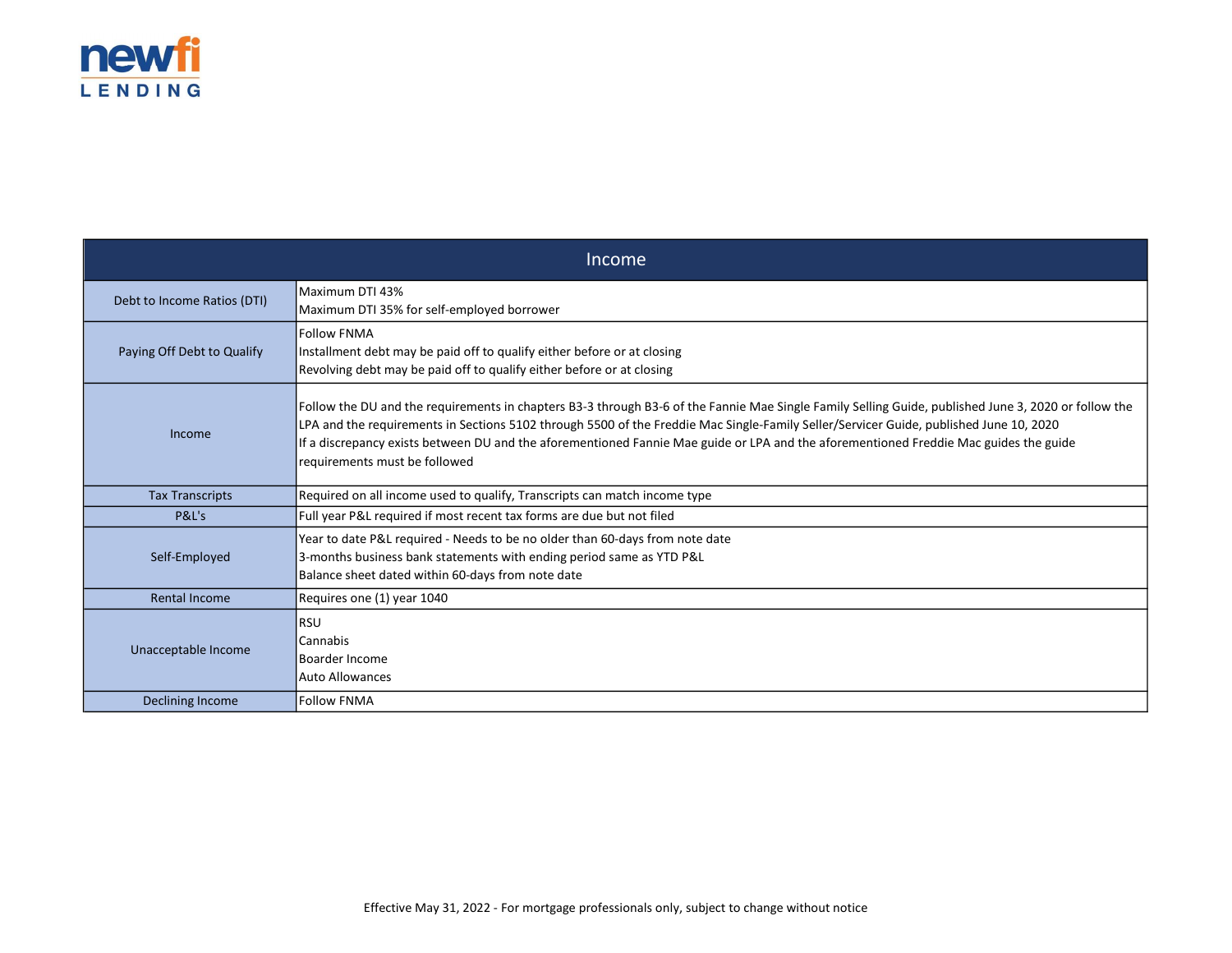

| <b>Assets</b>                                                                                                                                                            |                                                                                                                                                                                                                                                                                                                                 |  |  |  |
|--------------------------------------------------------------------------------------------------------------------------------------------------------------------------|---------------------------------------------------------------------------------------------------------------------------------------------------------------------------------------------------------------------------------------------------------------------------------------------------------------------------------|--|--|--|
| <b>Business Funds</b>                                                                                                                                                    | Business funds allowed for down payment and closing costs<br>Loan must meet the FNMA requirements for use of business assets                                                                                                                                                                                                    |  |  |  |
| <b>Gift Funds</b>                                                                                                                                                        | Allowed per FNMA guidance                                                                                                                                                                                                                                                                                                       |  |  |  |
| <b>Gift of Equity</b>                                                                                                                                                    | Not allowed                                                                                                                                                                                                                                                                                                                     |  |  |  |
| Reserves                                                                                                                                                                 | See matrix                                                                                                                                                                                                                                                                                                                      |  |  |  |
| Gift funds, equity lines of credit, and cash-out proceeds cannot be used for reserves<br>Source of Reserves<br>TOW needs to be provided for any employer sponsored plans |                                                                                                                                                                                                                                                                                                                                 |  |  |  |
| Paycheck Protection Plan                                                                                                                                                 | These loans cannot be included in assets or counted as income                                                                                                                                                                                                                                                                   |  |  |  |
| Property / Appraisal Information                                                                                                                                         |                                                                                                                                                                                                                                                                                                                                 |  |  |  |
| Acreage                                                                                                                                                                  | No more than twenty (20) acres<br>Properties with greater than 10 acres must have three comparables with similar acreage                                                                                                                                                                                                        |  |  |  |
| PIW<br>Property Insepection Waiver (PIW) not allowed                                                                                                                     |                                                                                                                                                                                                                                                                                                                                 |  |  |  |
| <b>Recently Listed Properties</b>                                                                                                                                        | Listing must be canceled or expired prior to the closing date                                                                                                                                                                                                                                                                   |  |  |  |
| Condos                                                                                                                                                                   | All condominiums must meet FNMA warrantable condo requirements<br>Condo review type (Full or Limited) determined by FNMA requirements<br>Detached Condos and small projects (2-4 units) do not require condo review<br>Projects with any litigation are ineligible<br>Minimum square footage 400<br>New projects are ineligible |  |  |  |